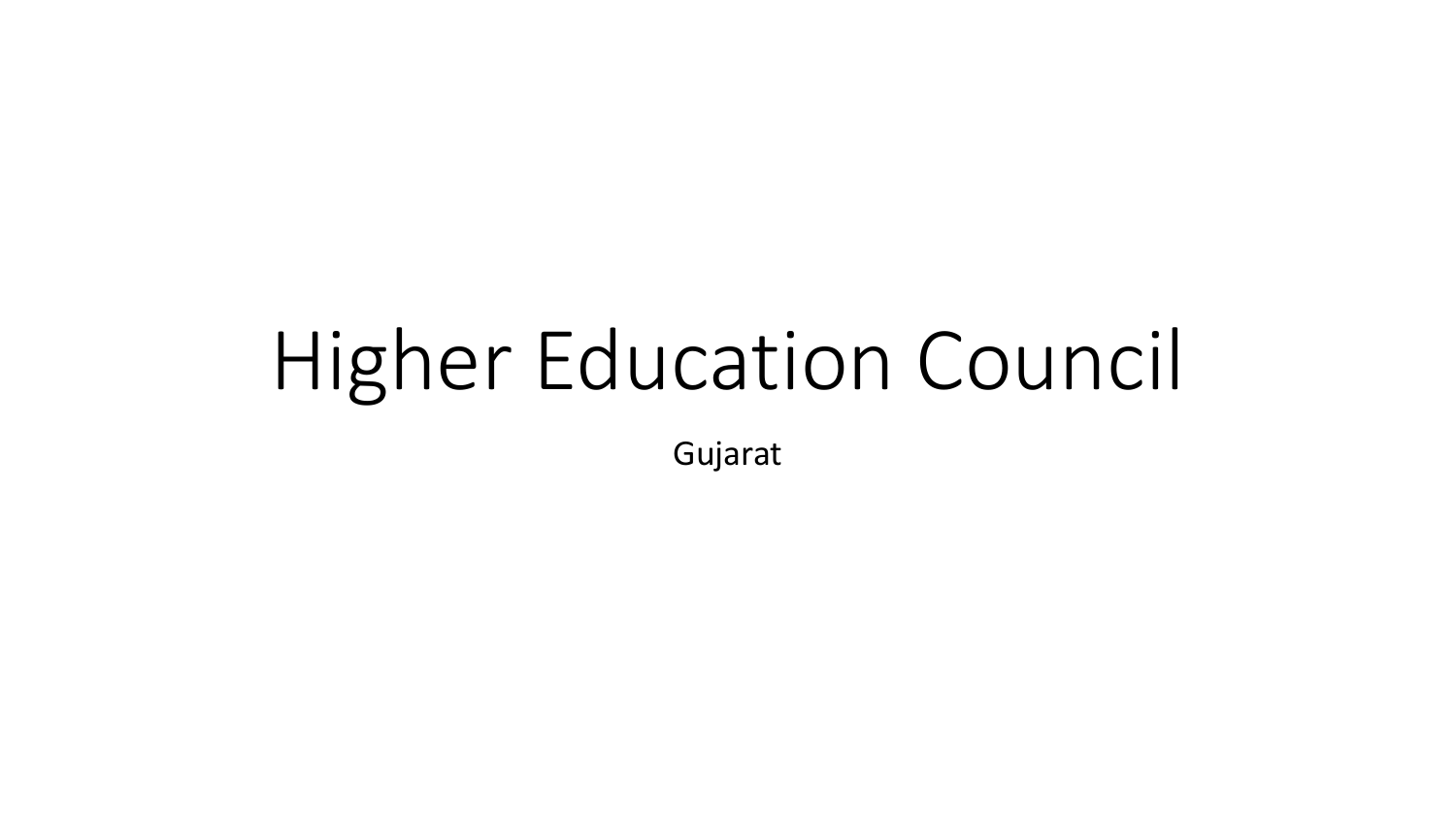#### Dimple Poptani – State President

• Ms Dimple Poptani, graduate from Kota University. Working experience - 4 years. Presently working as a Counselor Head with GCA Management and Consultants . I m student counselor and also help people to settle abroad .

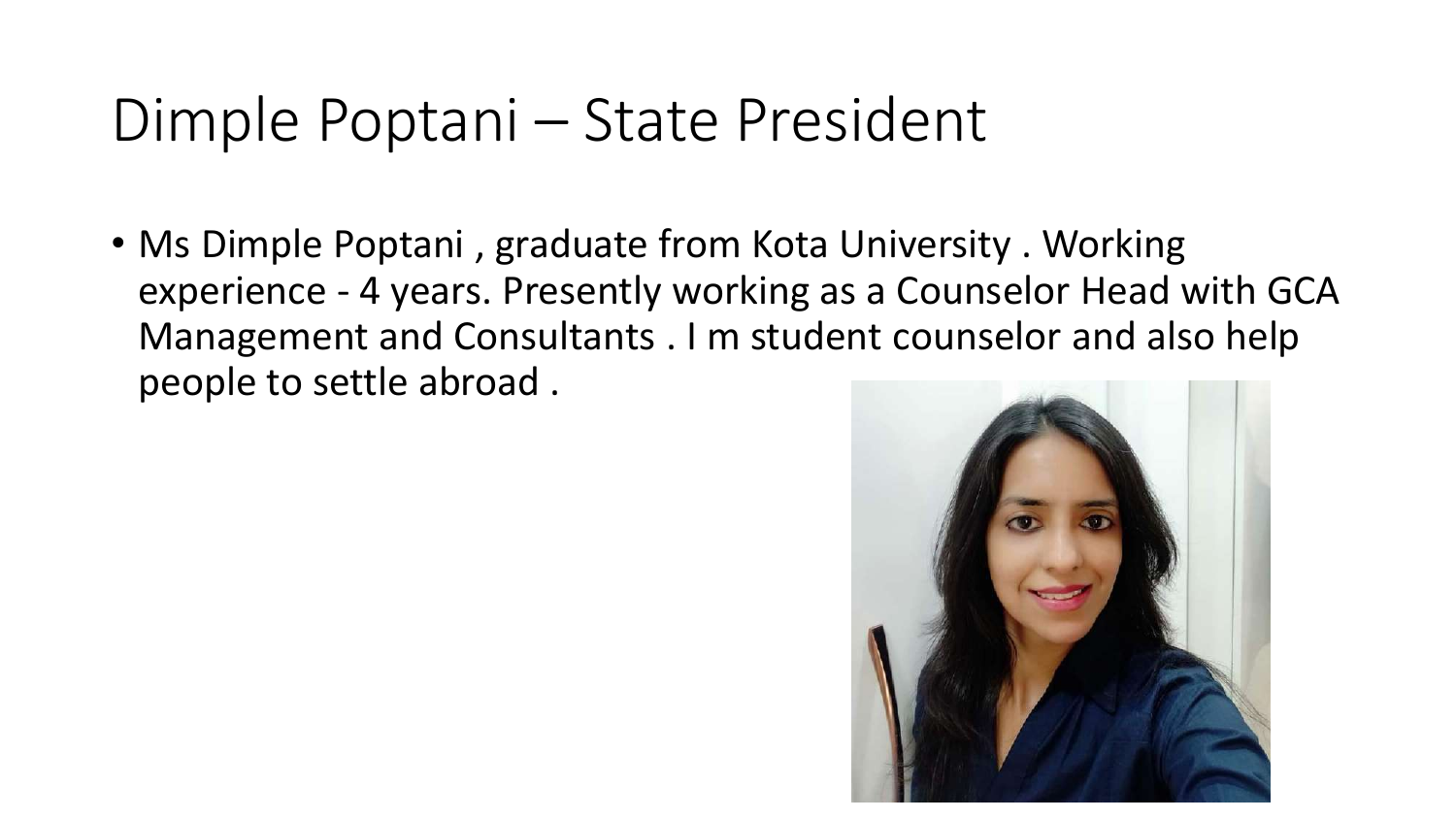#### Alisha Zaveri- Vice President

• Ms Alisha Zaveri, is a Researcher, Educationist and Trainer. She has graduated in Psychology from St. Xavier's College, Ahmedabad, and from the Mahatma Gandhi Labor Institute (MGLI) mastered (Masters in Social Work). She has experience of 7 + years. She is presently working as a Research Coordinator at the Mahatma Gandhi Labor Institute in the field of the Social Science, and has a start up known as Urban Tutor, which serves students in the field of Open School

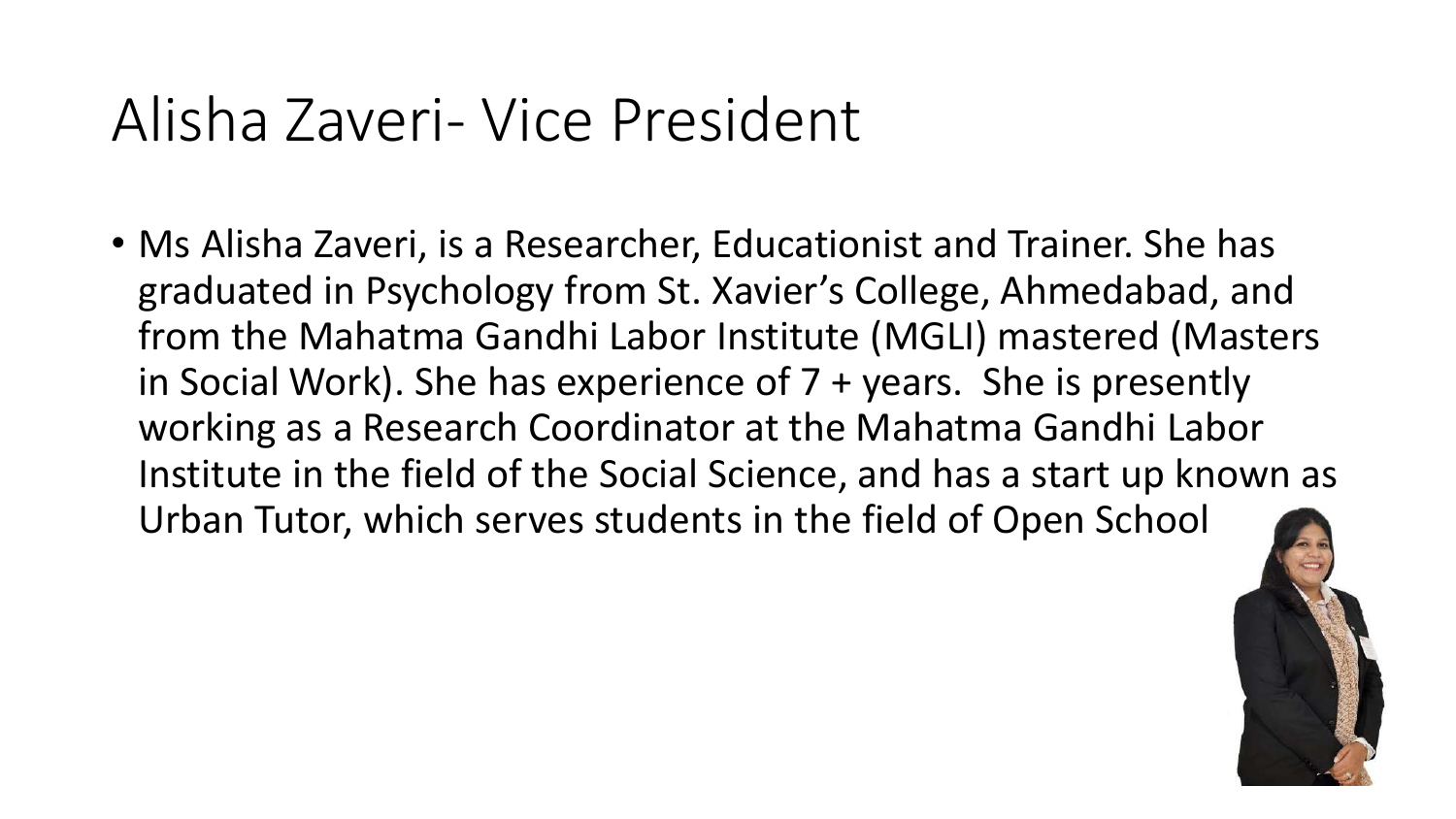## Pooja Shrivastav – Council Member

• Qualifications - Msc ,BE'D. Working Experience - 4 years into Teaching , 2 years into NGO, Social Service

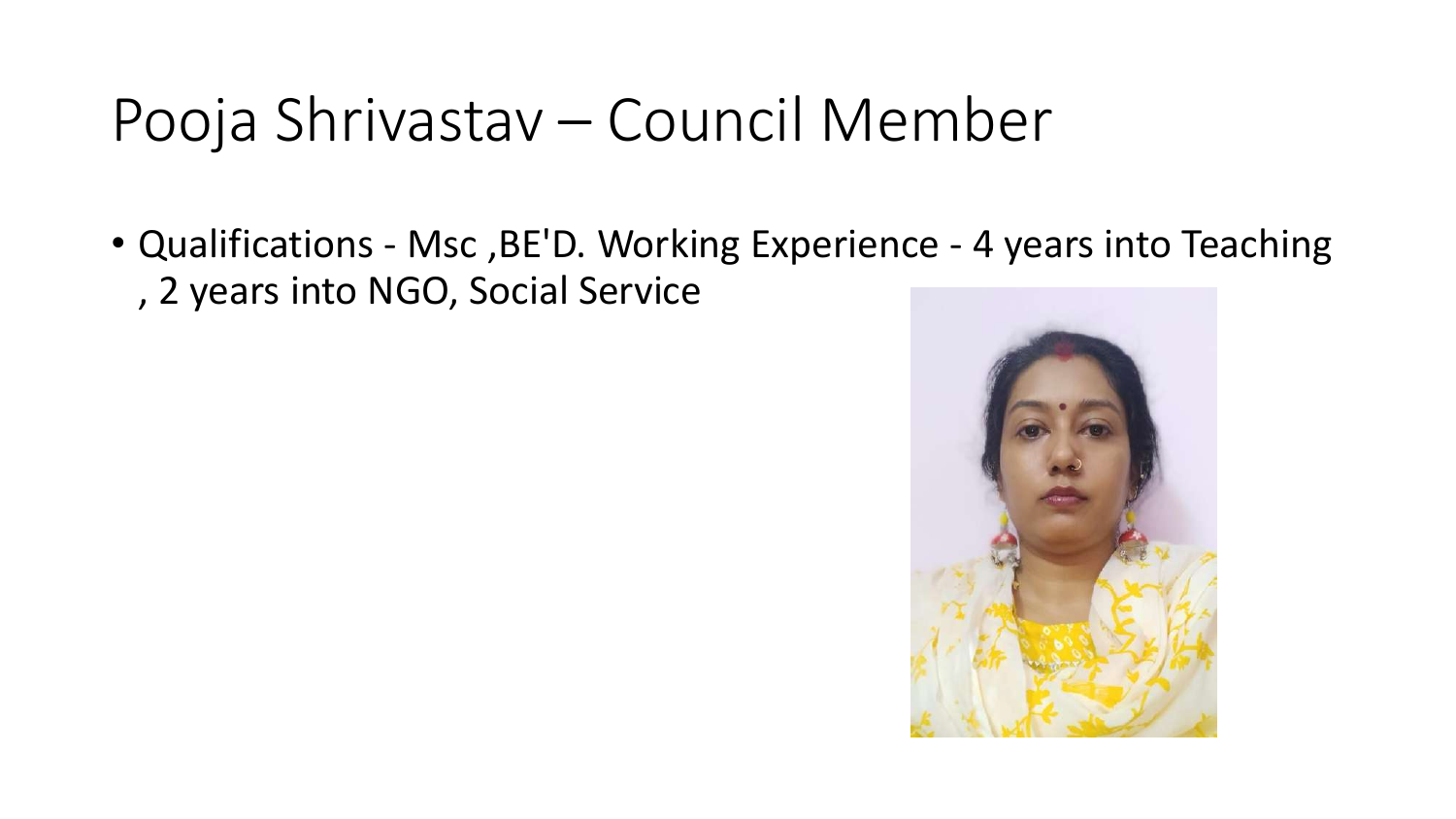## Nikita Sisodiya- Council Member

• Qualifications - Engineering. Work experience -I am a frenchies of Brainobrain Abacus international academy pvt.Ltd. Owner of Regeneration Academy .Experience 15 years faculty of Abacus class, tuition teacher, school teacher.Love to work online with abroad kids and as well as offline in bopal ,ghuma area

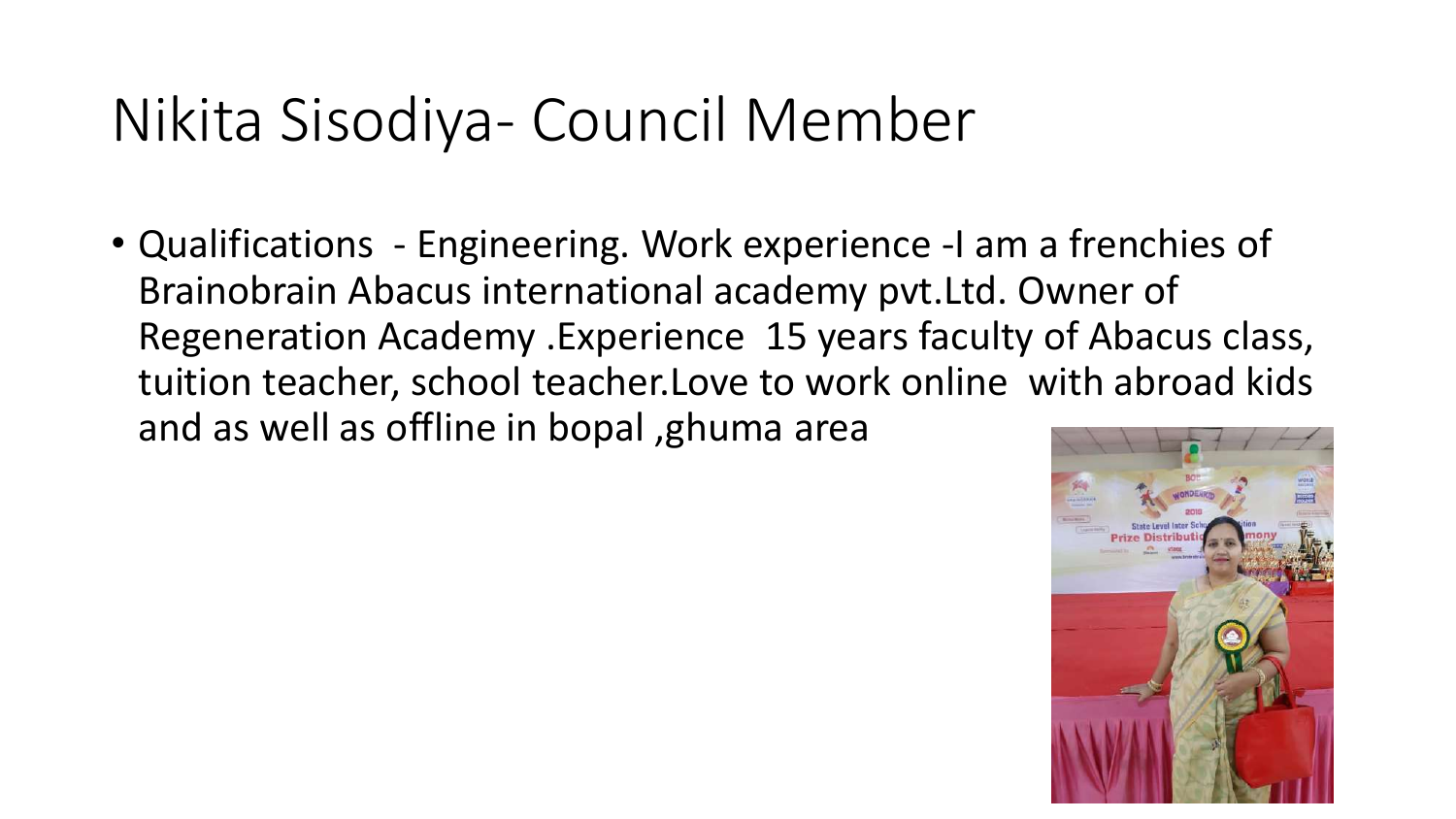# Lakshita Bodhijani- council member

- Qualifications Bcom , Mcom .
- Work experience 8 years in HR department

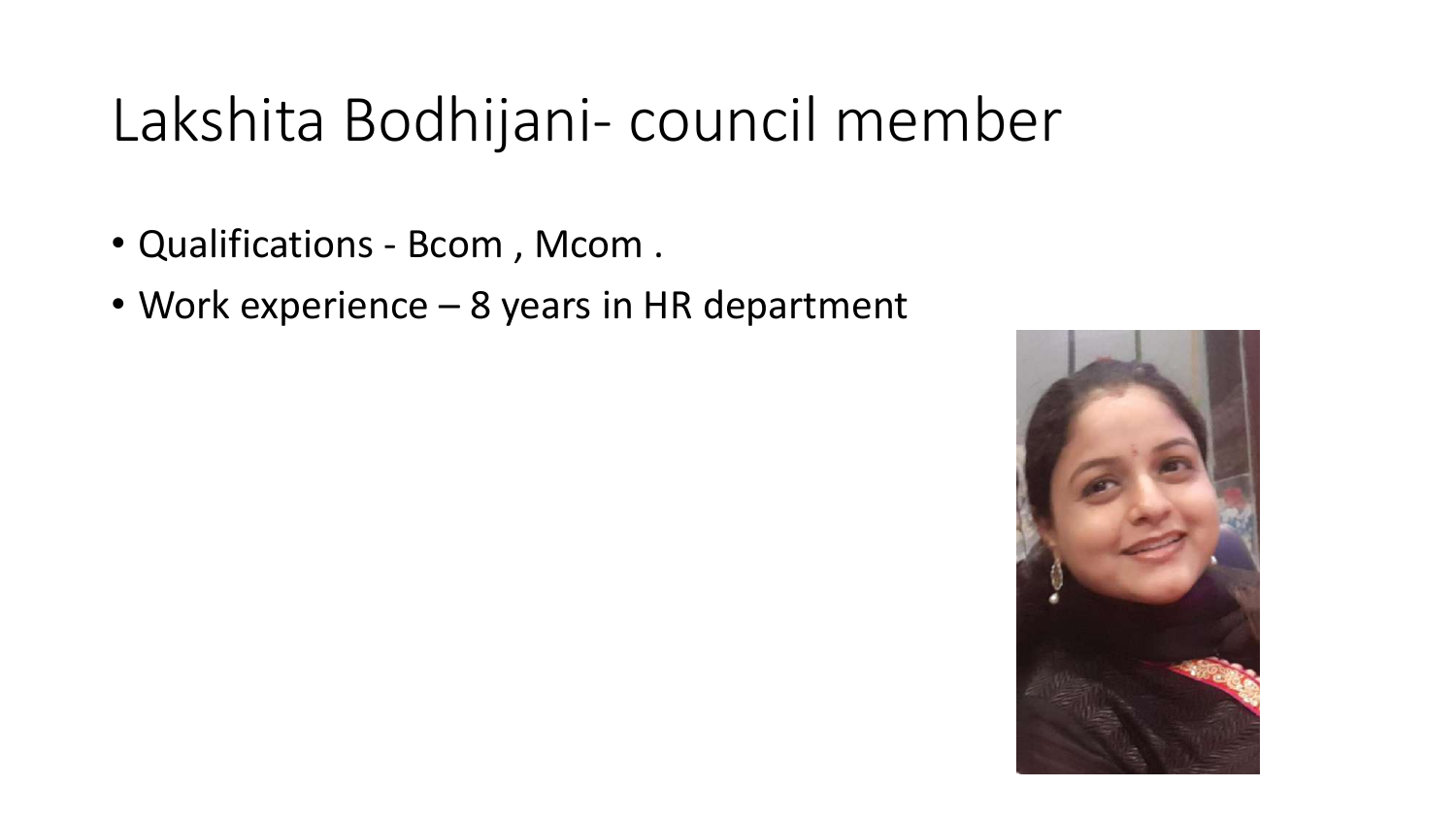# Divya Agarwal – Council Member

- M.SC(ELECTRONIC),B.Ed,M.A.(PSYCHOLOGY),PGDEA .
- Work experience 20 years all over India ( Bangalore,Delhi,jammu,Ahmedabad,aasam)as 11th,12th physics teacher and 9,10th maths and science teacher.
- I have my own online and offline tution classes also

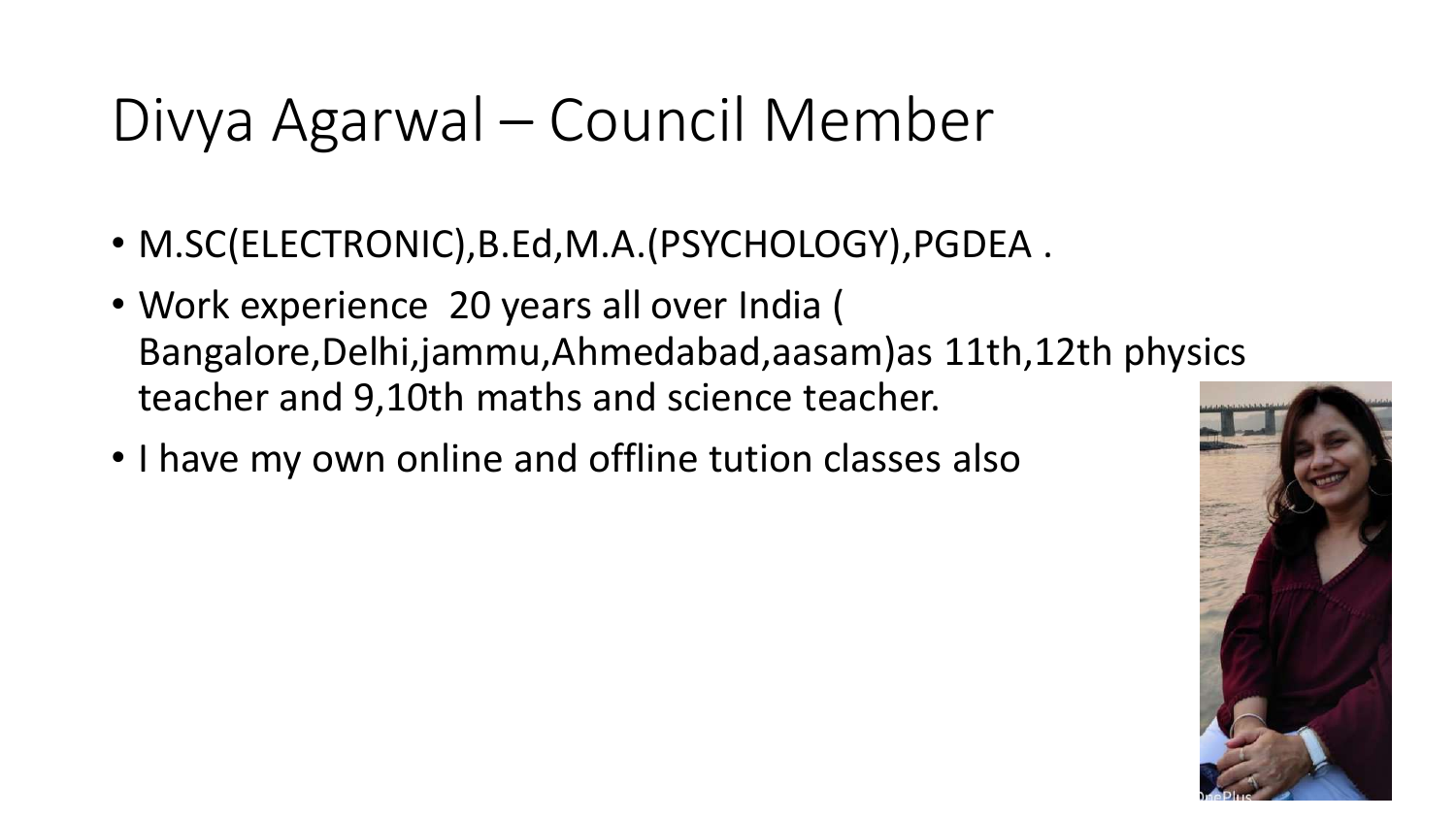## Radhika Bhavsar- council Member

- Diploma in Home science
- Working from last 14yrs in MIS /ADMIN/HR/OPERATION MANAGER/ social media marketing.

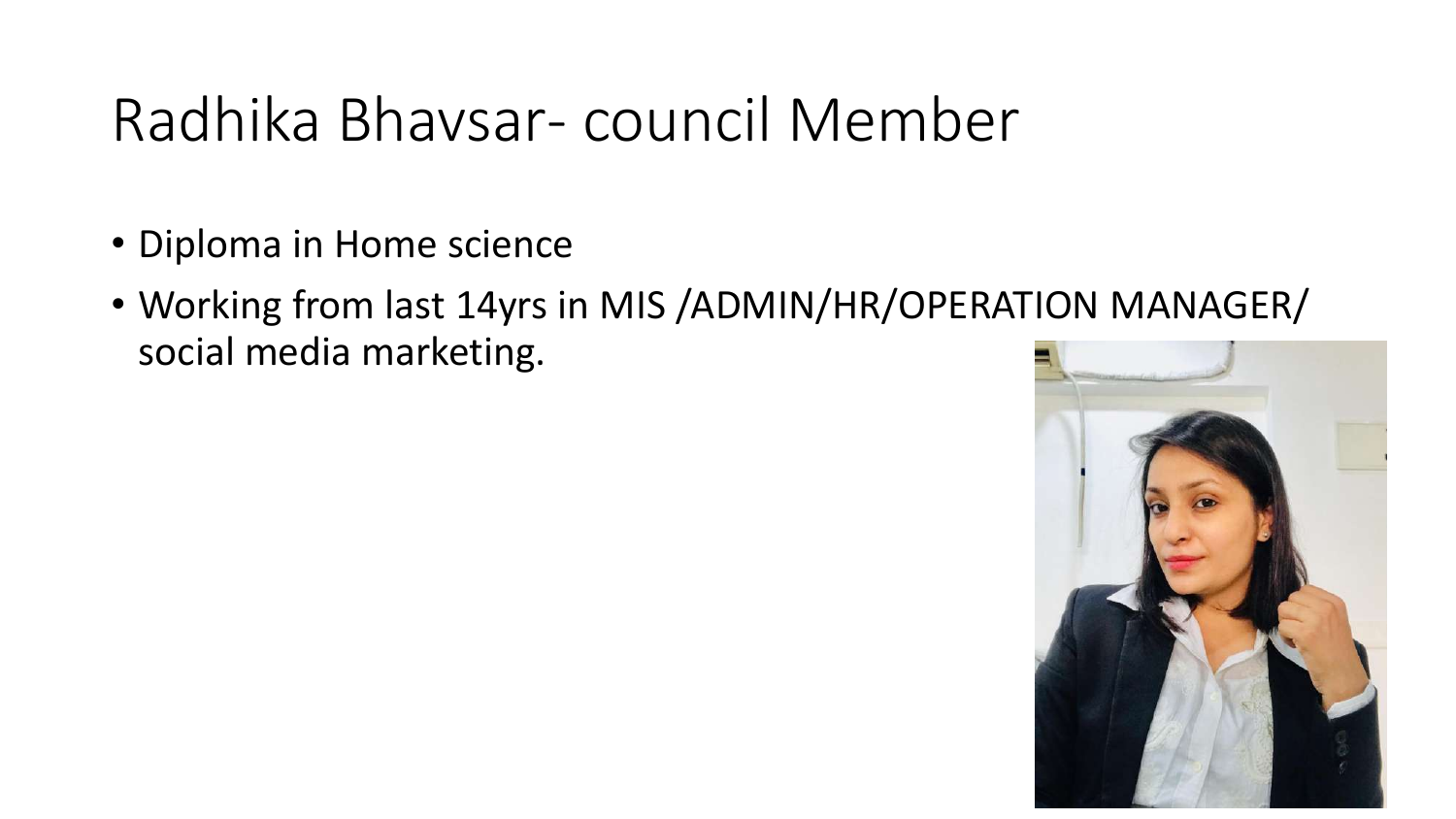# Janki jayswal- Council Member

- Qualification -PGDHRM.
- Work experience 10+years.

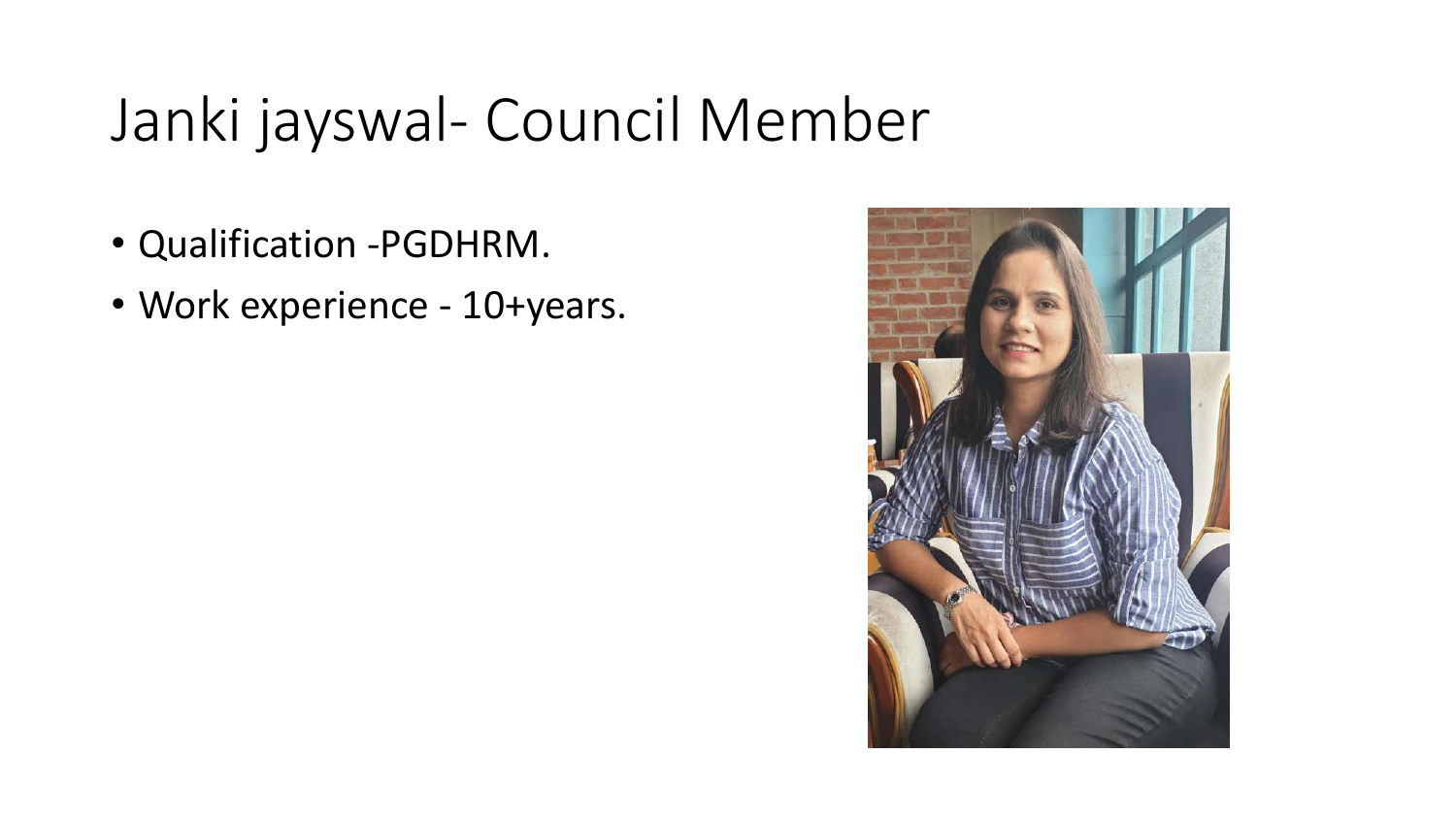#### Kinjal Shah- Council member



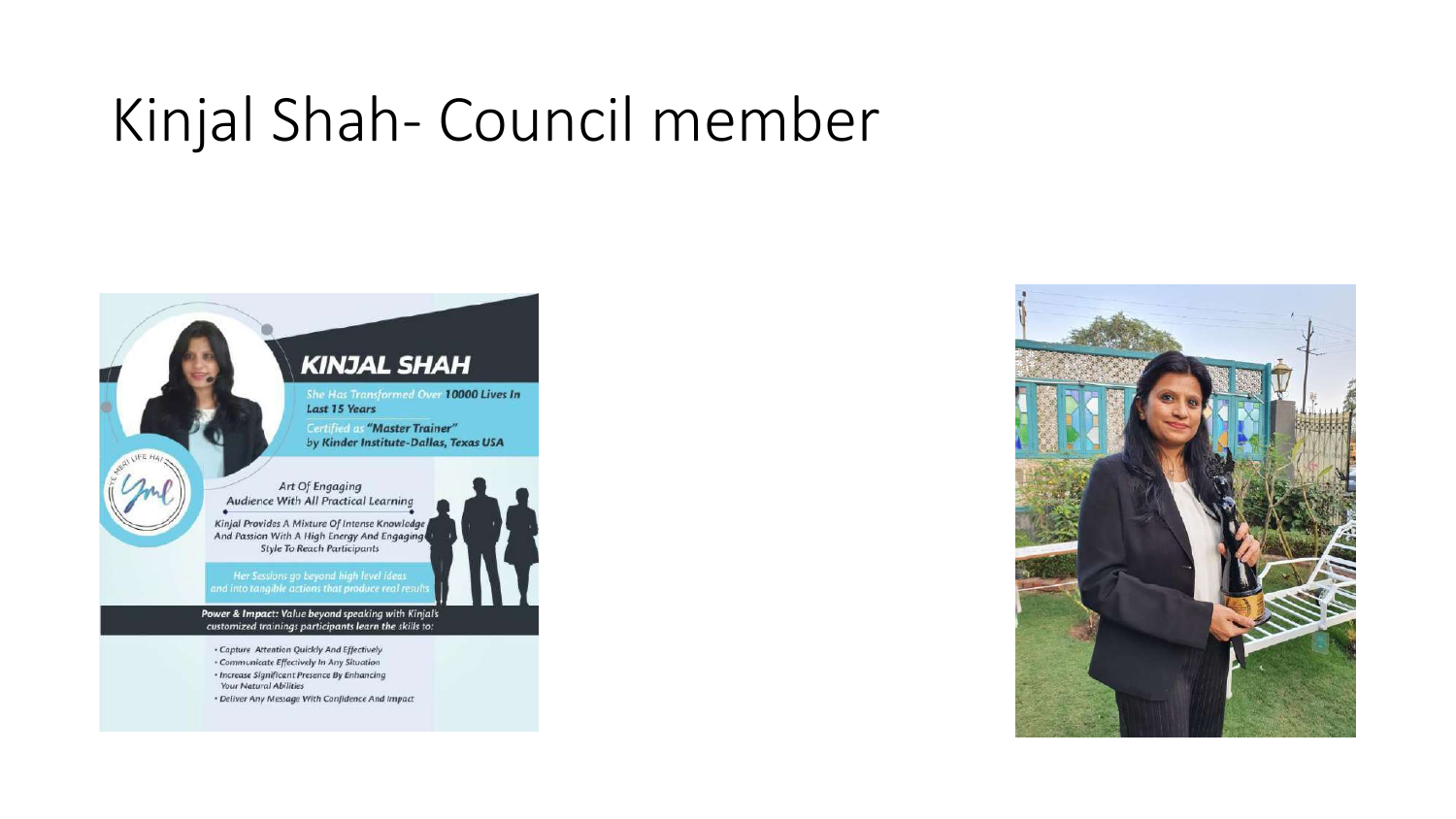# Priyanka A Shah- Council member

- Qualification -M.com.
- Worked as accountant for 15years . Currently workings as a tution teacher since 3 years

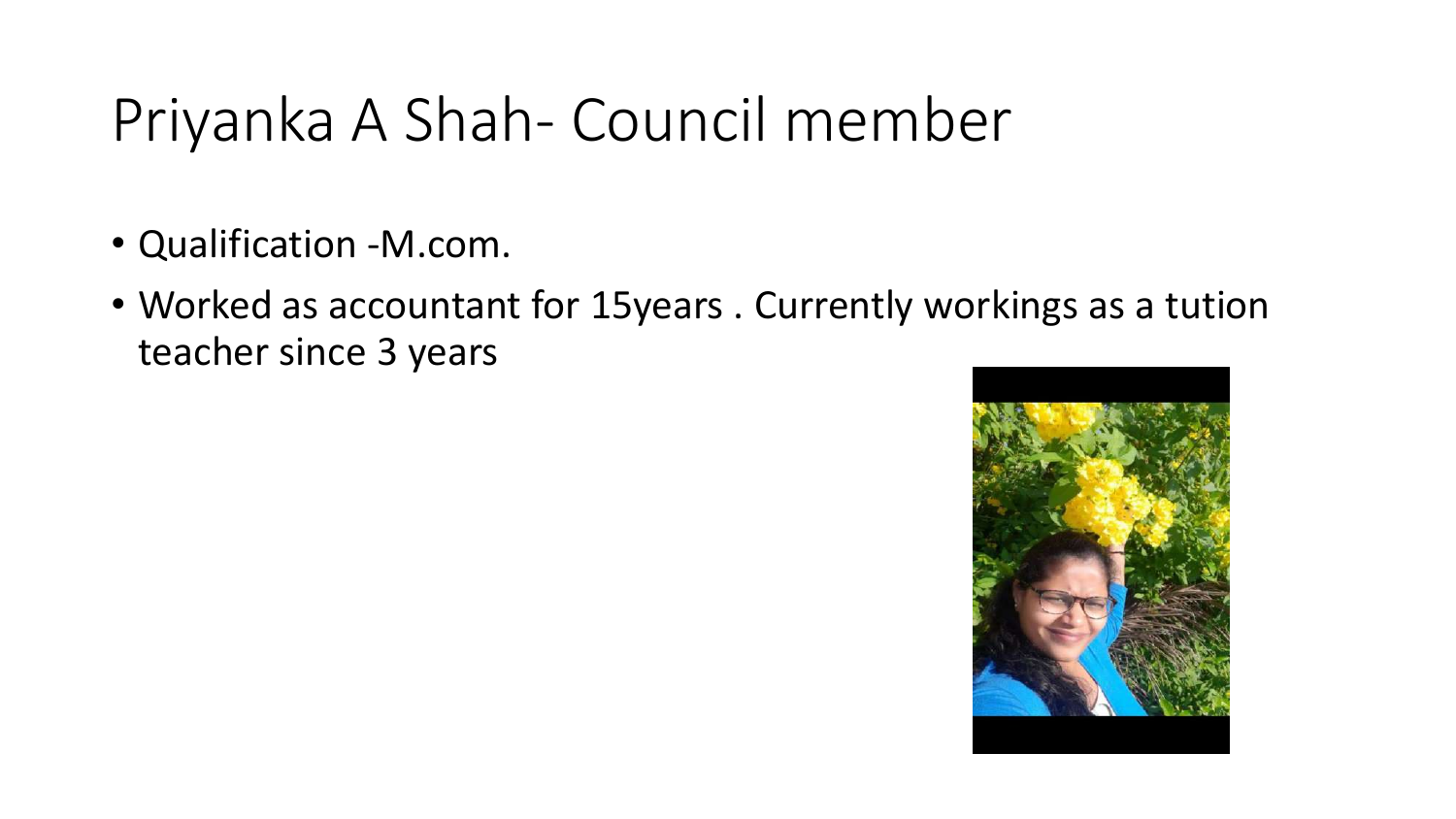# Gursheen Chadha – Council member

Ms.Gursheen Chadha, Mcom, MA in English and B.ed qualified ,

Senior IELTS trainer with Ielts material .

Co- founder of BlueWing IELTS and PTE Institute, Immigration company

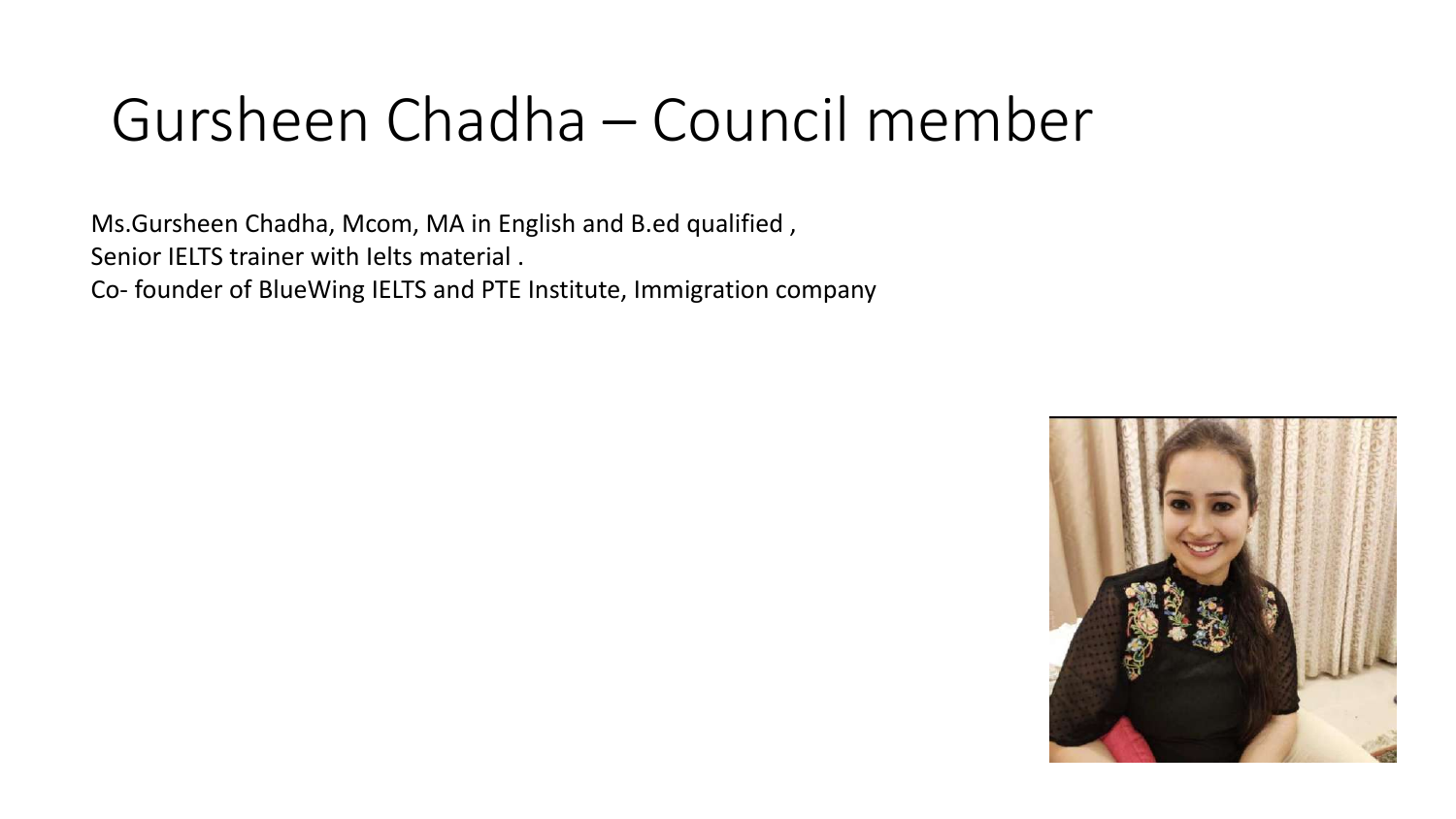#### Janu Mulani – council member

Janu Mulani ,Qualifications: B.Com, MBA (Finance)Work Experience: Few Months in Banking Sector & 2 Years in Insurance Sector. Since 2014 running business of apparels & household products on small scale from home

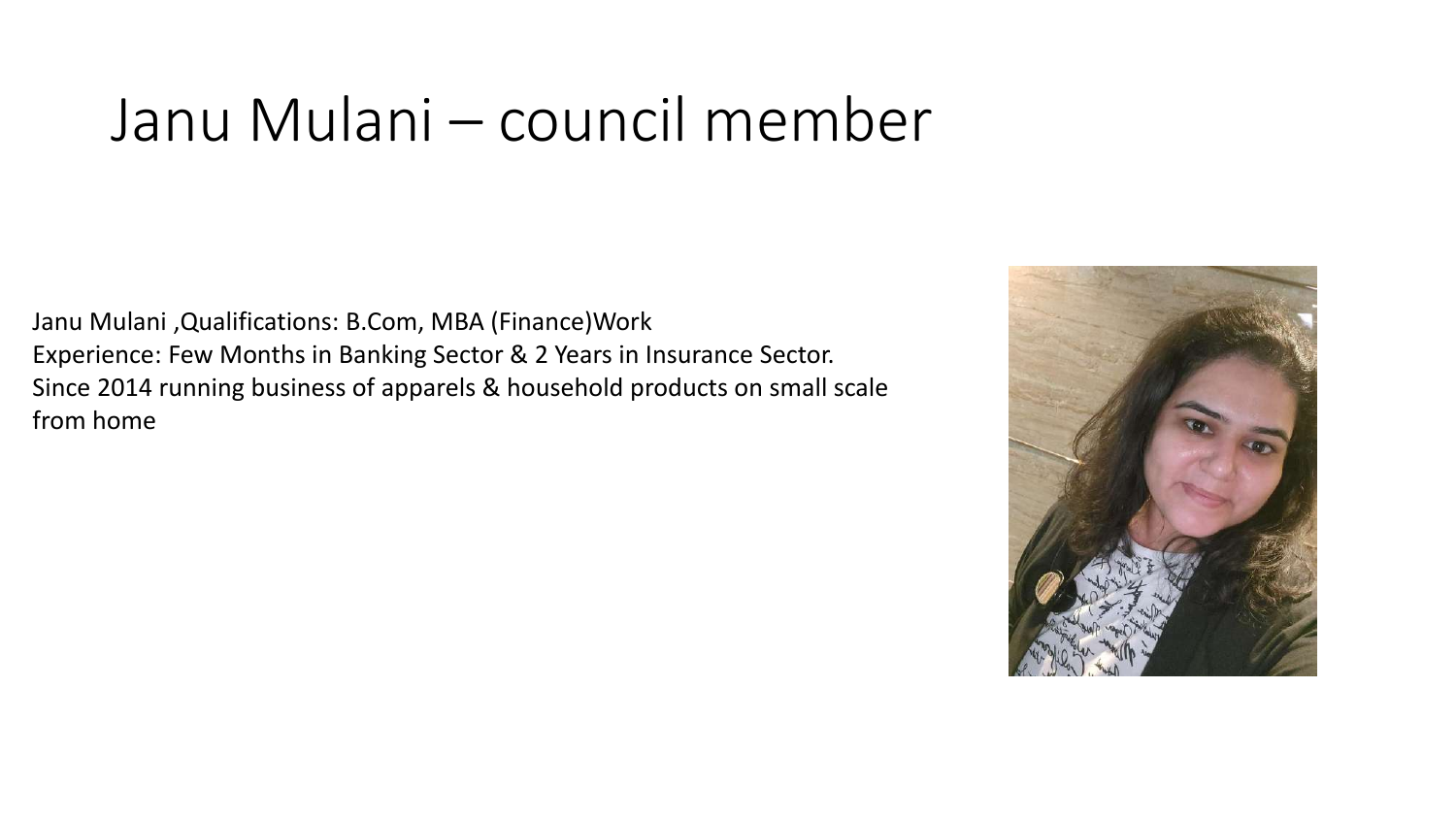#### Prakruti – council member

• Prakruti Shah ,Basically if I talk about my Educational Background, I had Pursued Masters in Business Adminstration in Marketing Stream. My Professional Experience:- Worked as Counselor for almost 8 months Shifted my career towards IELTS TRAINER and practicing in this field from almost 4 years. I am British Council Certified Trainer.